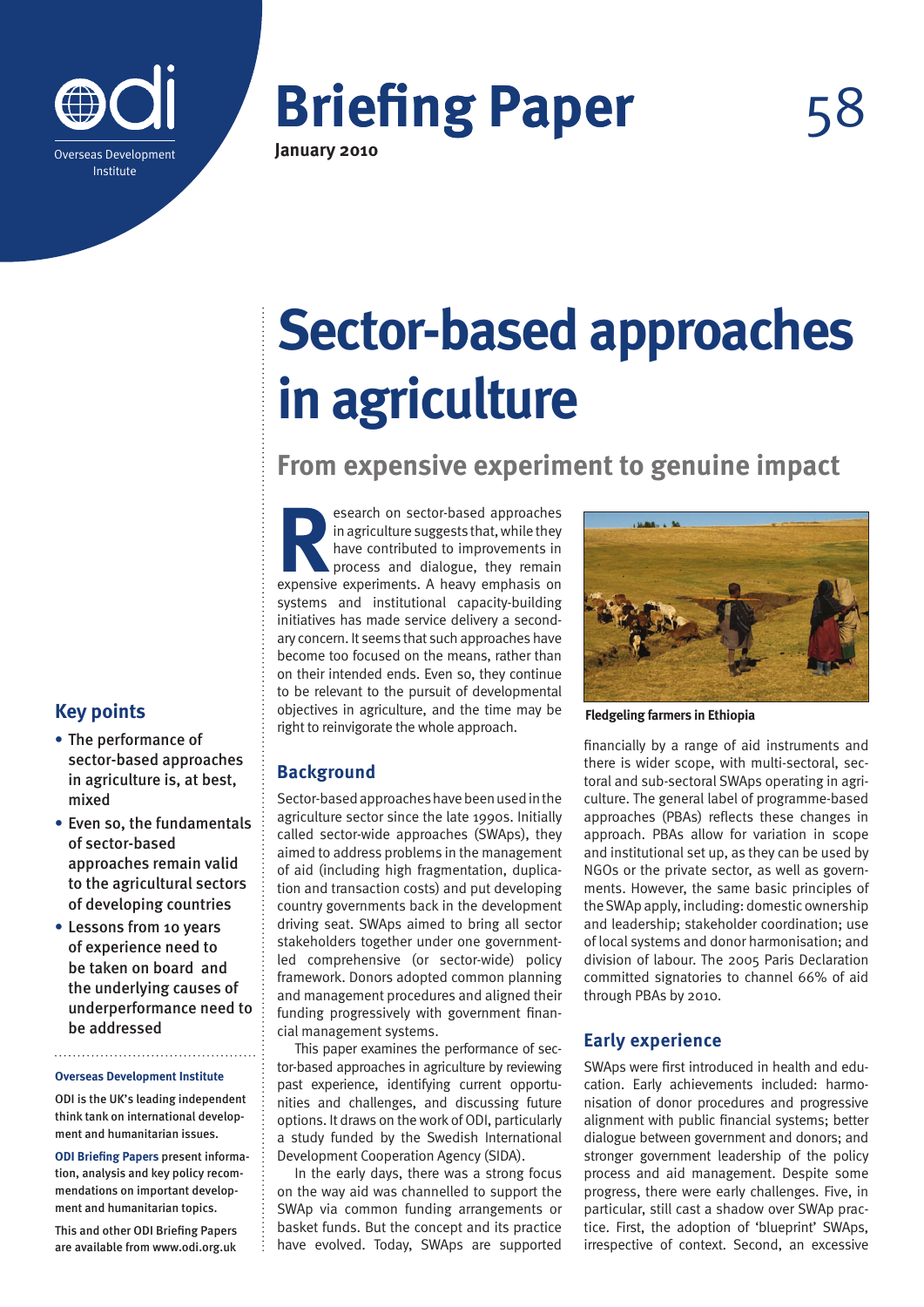#### **Table 1: Examples of SWAps in agriculture**

| <b>Country</b> | <b>Sector policy framework</b>                                                        | <b>Scope</b>                                         | <b>Year of launch</b>             | <b>Current stage</b>                            | <b>Implementing agency</b>                                                                                                                                            |
|----------------|---------------------------------------------------------------------------------------|------------------------------------------------------|-----------------------------------|-------------------------------------------------|-----------------------------------------------------------------------------------------------------------------------------------------------------------------------|
| <b>Bolivia</b> | National Rural Development<br>Strategy/Agriculture Technology<br>System               | Sub-sectoral (research<br>and extension)             | 2000/02                           | Implementation                                  | Ministry of Agriculture                                                                                                                                               |
| Cambodia       | Land Administrative Management<br>and Distribution Programme                          | Sub-sectoral (land<br>management)                    | 2002                              | Implementation                                  | Ministry of Land Management, Urban<br>Planning and Construction                                                                                                       |
| Ghana          | Food and Agriculture Sector<br><b>Development Policy</b>                              | Sectoral                                             | 2006                              | Implementation                                  | Ministry of Food and Agriculture                                                                                                                                      |
| Honduras       | Strategic Plan for the Agricultural<br>Sector                                         | 4 sub-sectoral areas                                 | 2006                              | Design to early<br>implementation               | Department of Agriculture                                                                                                                                             |
| Mozambique     | National Programme of Agrarian<br>Development                                         | Sectoral                                             | 1998 (phase I)<br>2007 (phase II) | Implementation<br>- second phase<br>$(2007-10)$ | Ministry of Agriculture                                                                                                                                               |
| Nicaragua      | Rural Productive Sector Programme                                                     | Sectoral                                             | 2006                              | Implementation                                  | Ministry of Agriculture, Livestock and Forests                                                                                                                        |
| Tanzania       | Agriculture Sector Development<br>Strategy                                            | Sectoral (but with cross-<br>cutting issues covered) | 2006/07                           | Implementation<br>until 2012/13                 | Ministry of Agriculture, Food Security and<br>Cooperatives                                                                                                            |
| Uganda         | Plan for the Modernisation of<br>Agriculture/ Agriculture Sector<br>Programme Support | Multi-sectoral                                       | 1998 (phase I)<br>2004 (phase II) | Implementation<br>- second phase<br>$(2005-09)$ | Initially led by Ministry of Finance; currently<br>various agriculture departments leading<br>different PMA components, coordinated by<br>Programme Coordinating Unit |
| Vietnam        | Vietnam Forestry Development<br>Strategy                                              | Sub-sectoral (forestry)                              | 2006/07                           | Implementation                                  | Ministry of Agriculture and Rural<br>Development                                                                                                                      |

Source: Cabral (2009).

focus on systems and procedures, rather than policy objectives and impact. Third, SWAps created expectations of higher funding, leading to a public spending bias in beneficiary sectors – much of the process was about creating ambitious programmes to absorb resources. Fourth, SWAps were dominated by central government agencies, doing little to stimulate linkages across government or involve local government and non-state actors. And fifth, there was little evidence that SWAps were reducing transaction costs. Evidence suggests that heavy management structures were created to support their design, implementation and monitoring.

# **How 'swapable' is agriculture?**

The SWAp framework was imported by other sectors, including agriculture, before these problems were resolved. Agriculture poses particular challenges to the approach, however. It is a 'productive sector' with a variety of players and interests. The state has a different and smaller role than in other sectors. Government and donors often disagree on the role of the state, which hampers convergence around a common policy framework. Institutional relations may be difficult to manage, with several government agencies providing services to the sector that should be coordinated under the common policy framework. This is why agricultural SWAps have encountered problems in implementation. These challenges reinforce, however, the importance of the principles of SWAps in agriculture where stakeholder coordination is critical for sector development.

# **Have agricultural SWAps been effective?**

Agricultural SWAps are widespread. While there is no current estimate on the total number of active SWAps, there is evidence of SWAps or SWAp-like approaches in the sector across most developing regions. Table 1 offers examples.

Our assessment of their effectiveness draws on an evaluation framework used in recent assessments of general and sector budget support, consisting of a causal model establishing the links between inputs, outputs, outcomes and impact. More details can be found in Cabral (2009). Analysis along this causal chain suggests that the performance of agriculture SWAps has been, at best, mixed. There have been achievements in donor harmonisation and financial management capacity. The creation of common funding mechanisms and sector working groups have helped strengthen dialogue and improve coordination between participant donors. Investments in financial management systems have contributed to improved planning, procurement, reporting and audit processes. But narrow ownership and the failure to coordinate all relevant sector players and interventions have compromised progress on the quality of sector policies and on decision-making processes.

Excessive emphasis on systems, processes and institutional capacity-building initiatives has made service delivery a secondary concern while turning SWAps into expensive experiments. SWAps have tended to get trapped on the means, and have lost sight of the ends they were pursuing. Performance assessment mechanisms are insufficient to assess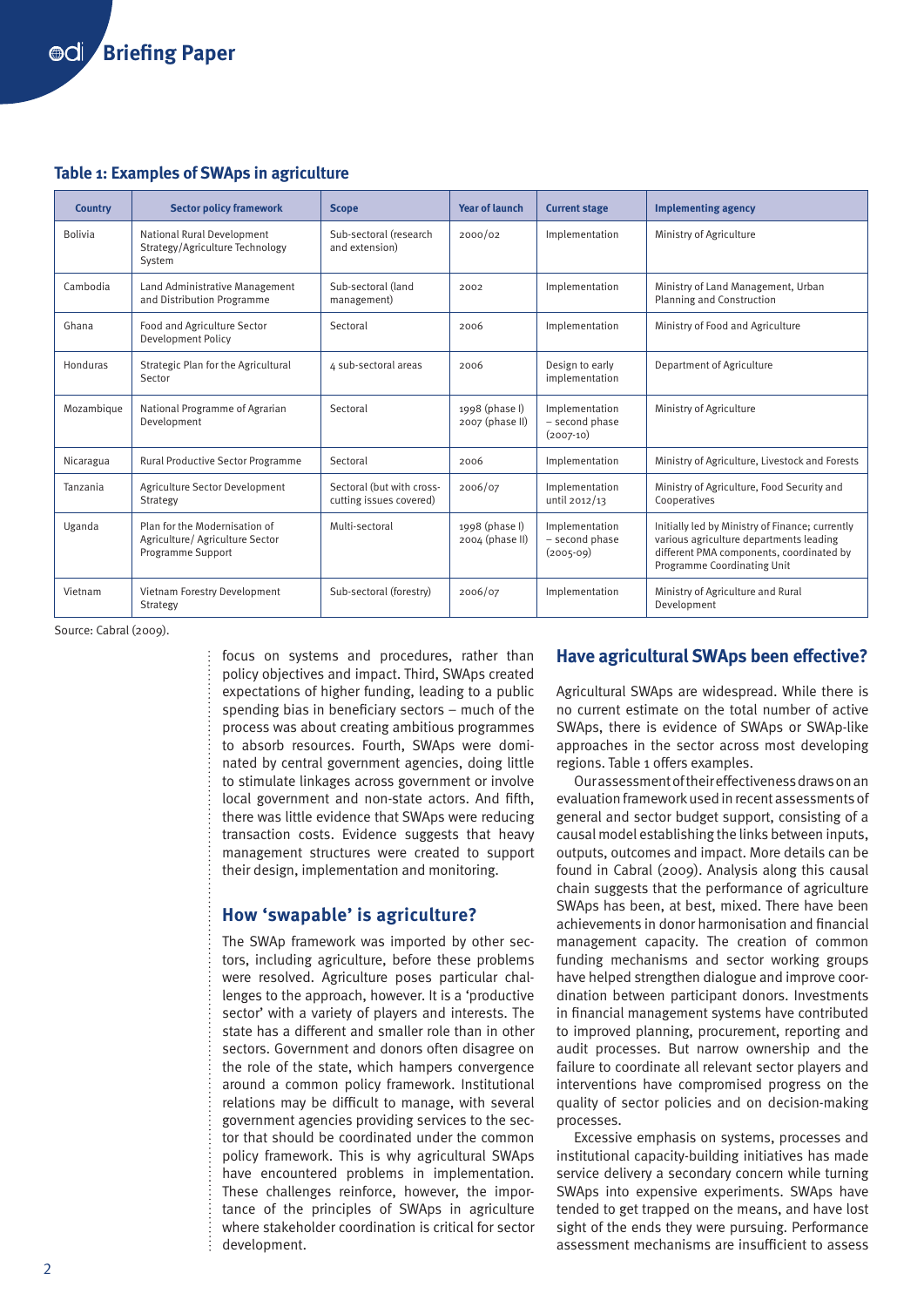**Briefing Paper @CII** 

the impact of SWAps in governance and sector performance or make governments and donors accountable to sector beneficiaries (Box 1).

# **Factors behind poor performance**

There are three factors that explain poor SWAp performance: political factors related to actors' views and incentives; institutional factors around the structures supporting the SWAp; and operational factors related to implementation choices.

#### **Political factors**

SWAps have, from the outset, been dominated by aid management concerns. As mentioned, they aimed to address the problems of aid fragmentation and donor harmonisation around a common fund. But disproportionate focus on donor-centred processes has compromised the mobilisation of domestic support – a constraint to the much needed sector-wide coordination. Despite the focus on donor harmonisation, SWAps have not brought together all main sources of aid to agriculture. This has limited their impact on budget planning, transaction costs, and policy. Important channels for resource allocation and policy influence exist in parallel to the SWAp. Ideological differences on policy priorities and the scope and roles of the state explain, in part, the difficulties in mobilising all sector players around a common policy framework.

#### **Institutional factors**

Agriculture SWAps tend to be hosted by Ministries of Agriculture. Most country experiences suggest, however, that this line ministry has been unable to mobilise other key actors in the sector, compromising sector-wide scope and stakeholder coordination. Country experiences also reveal a tendency in Ministry of Agriculture-led SWAps to adopt an interventionist approach to policy (focused on public expenditure and public service delivery) and difficulties in implementing institutional reforms (implying streamlining the ministry). The typical institutional set up to govern agricultural SWAp has, therefore, proved inadequate, and there are examples of alternative institutional arrangements. In Uganda, the Ministry of Finance spearheaded the agricultural SWAp-like approach in its early days, playing a major role in mobilising players and pushing for reforms in the agricultural governance framework, including private sector provision of goods and services. But the SWAp was absorbed into the Ministry of Agriculture, which resisted reform through any other vehicles.

#### **Operational factors**

SWAps have emphasised processes and systems at the expense of local realities. This has meant disproportionate investment in systems development and institutional capacity-building, with little effect on service delivery at field level in the short to medium

#### **Box 1: Gaps in assessing performance**

To serve its purposes, a performance assessment framework for the agriculture sector should provide at least four sets of indicators, on:

- • Outputs (e.g. activities carried out, including public investments and institutional reforms),
- Outcomes (e.g. volume and quality service delivery, quality of policies and policy processes, transaction costs of managing public resources),
- Sector results (e.g. agriculture production, productivity, food security),
- External factors affecting sector performance (e.g. private sector investment, climate conditions).

Monitoring systems in agriculture tend to display two gaps: lack of indicators measuring improvements in service provision (i.e. outcomes), and lack of indicators measuring changes to the external environment.

term. Such disproportionate emphasis on systems and capacity may stem from difficulties in advancing into more sensitive areas (e.g. markets, land, subsidies) but is also the result of design oversight. The lack of a suitable M&E framework has been a common drawback in SWAps and may have skewed the balance between a focus on institutional reform and enhancing service delivery.

### **New challenges and opportunities**

Agricultural SWAps face two additional challenges today. One is the general sense of fatigue in partner countries in relation to SWAps, given their failure to produce visible results on the ground. The other is changes in aid architecture driven by the emergence of non-traditional sources of development finance (e.g. China and Brazil), and the proliferation of vertical funds for global and regional initiatives to support agriculture led by multilateral donors and large private foundations (e.g. Gates Foundation). These changes offer new funding opportunities for agriculture but could also undermine the core SWAp principles of harmonisation, coordination and an integrated sector policy framework.

Even so, the current climate may favour sectorbased approaches in agriculture, and agriculture SWAps and SWAp-like approaches continue to be developed worldwide. Agriculture is back on the international development agenda and the implementation of this agenda is being shaped by a consensus on aid effectiveness that encourages programme or sector-based approaches. This consensus is articulated in the Paris Declaration and the Accra Agenda for Action.

It is not clear, however, whether the aid effectiveness consensus can restrain the proliferation of donor initiatives and mechanisms to support the agriculture sector. Important sources of development assistance to the sector have remained on the margins of the aid effectiveness debate, including new donors from large emerging economies. Is the consensus strong enough to persuade partner countries that, despite their poor record, SWAps remain relevant to developmental objectives in agriculture?